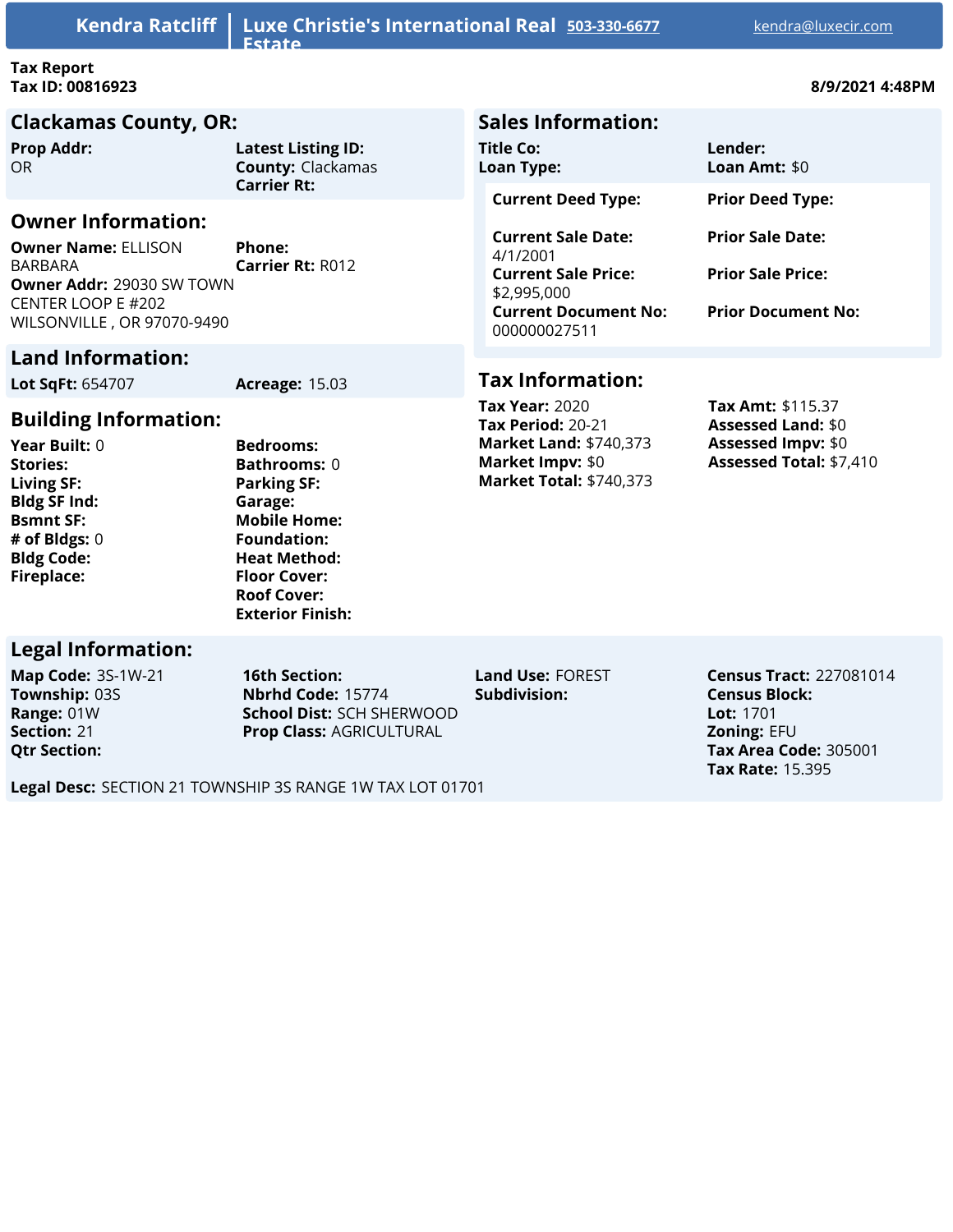| <b>Kendra Ratcliff</b>                                                                                                                              | Luxe Christie's International Real 503-330-6677<br><b>Fstate</b> |                                | kendra@luxecir.com                                                                                          |
|-----------------------------------------------------------------------------------------------------------------------------------------------------|------------------------------------------------------------------|--------------------------------|-------------------------------------------------------------------------------------------------------------|
| <b>Tax Report</b><br>Tax ID: 00816941                                                                                                               | 8/9/2021 4:48PM                                                  |                                |                                                                                                             |
| <b>Clackamas County, OR:</b>                                                                                                                        |                                                                  | <b>Sales Information:</b>      |                                                                                                             |
| Prop Addr: 14175 SW<br><b>WILSONVILLE RD</b><br>WILSONVILLE, OR 97070-9560 Carrier Rt: R008                                                         | Latest Listing ID: 21109511<br><b>County: Clackamas</b>          | Title Co:<br><b>Loan Type:</b> | Lender:<br>Loan Amt: $$0$                                                                                   |
| <b>Owner Information:</b><br><b>Owner Name: ELLISON</b><br>BARBARA<br>Owner Addr: 29030 SW TOWN<br>CENTER LOOP E #202<br>WILSONVILLE, OR 97070-9490 | Phone:<br><b>Carrier Rt: R012</b>                                |                                | <b>Prior Deed Type:</b><br><b>Prior Sale Date:</b><br><b>Prior Sale Price:</b><br><b>Prior Document No:</b> |

## **Land Information:**

**Lot SqFt:** 2879316 **Acreage:** 66.1

## **Building Information:**

**Year Built:** 2007 **Stories: Living SF:** 9855 **Bldg SF Ind:** LIVING **Bsmnt SF: # of Bldgs:** 1 **Bldg Code:** SINGLE FAMILY **Fireplace:**

**Bedrooms:** 4 **Bathrooms:** 5.1 **Parking SF: Garage: Mobile H Foundati Heat Met Floor** Cov **Roof** Cove **Exterior** 

## **Legal Information:**

**Map Code:** 3S-1W-21 **Township:** 03S **Range:** 01W **Section:** 21 **Qtr Section:**

**16th Section: Nbrhd Code:** 15774 **School Dist:** SCH WLINN/WILS **Prop Class:** AGRICULTURAL

**Land Use:** FARMS **Subdivision:**

**Census Tract:** 227081025 **Census Block: Lot:** 1900 **Zoning:** EFU **Tax Area Code:** 003028 **Tax Rate:** 16.046

**Tax Year:** 2020 **Tax Period:** 20-21 **Market Land:** \$1,415,284 **Market Impv:** \$10,498,630 **Market Total:** \$11,913,914

**Tax Information:**

**Tax Amt:** \$141,689.85 **Assessed Land:** \$0 **Assessed Impv:** \$0 **Assessed Total:** \$9,239,058

| ome:    |  |  |  |
|---------|--|--|--|
| ion:    |  |  |  |
| thod:   |  |  |  |
| /er:    |  |  |  |
| er:     |  |  |  |
| Finish: |  |  |  |
|         |  |  |  |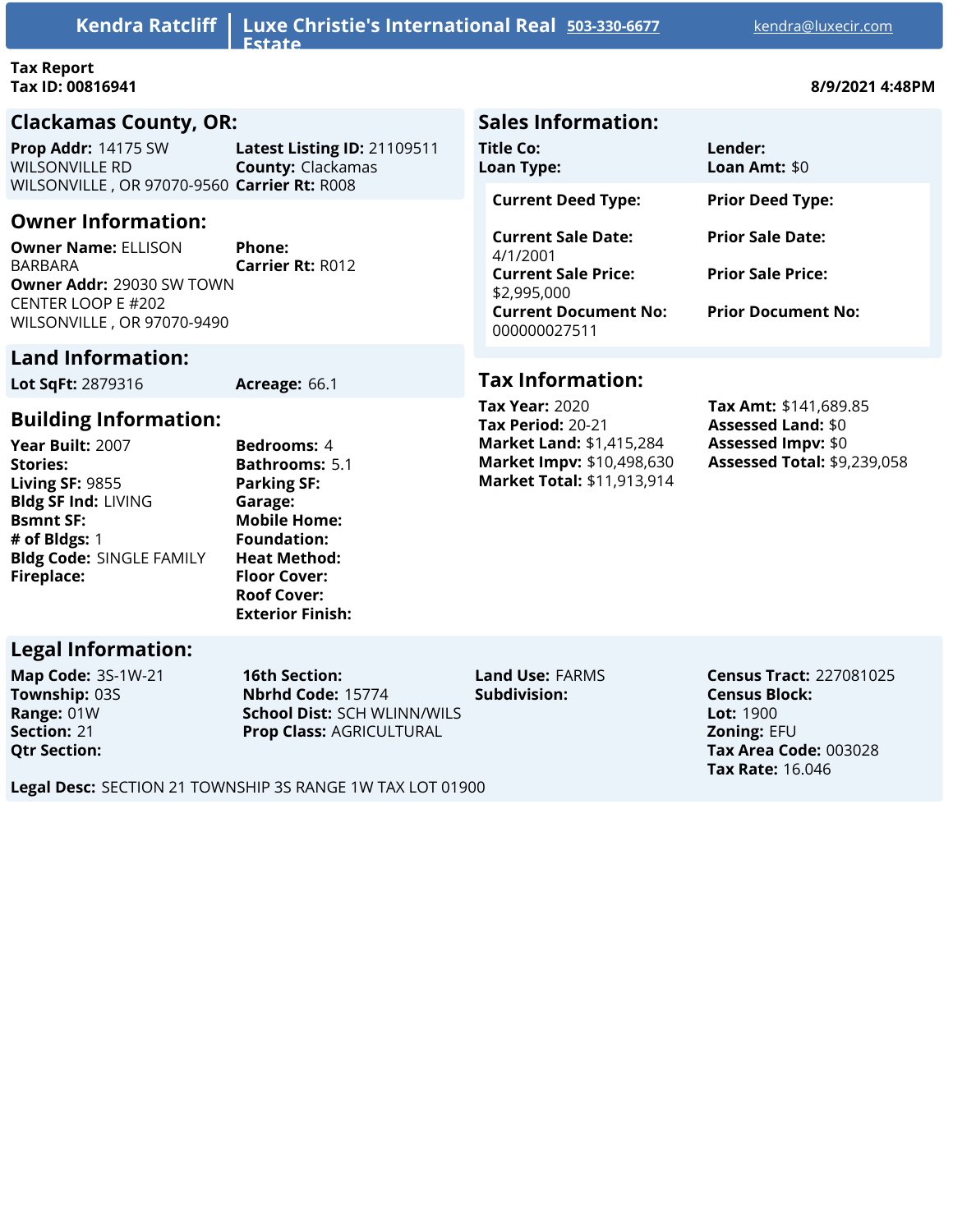| Kendra Ratcliff                                                                                                                                                   | Luxe Christie's International Real 503-330-6677<br><b>Fstate</b> |                                                                                                                                   | kendra@luxecir.com                                                               |
|-------------------------------------------------------------------------------------------------------------------------------------------------------------------|------------------------------------------------------------------|-----------------------------------------------------------------------------------------------------------------------------------|----------------------------------------------------------------------------------|
| <b>Tax Report</b><br>Tax ID: 00817012                                                                                                                             |                                                                  | 8/9/2021 4:48PM                                                                                                                   |                                                                                  |
| <b>Clackamas County, OR:</b>                                                                                                                                      |                                                                  | <b>Sales Information:</b>                                                                                                         |                                                                                  |
| Prop Addr: 31603 SW<br><b>GRAHAMS FERRY RD</b>                                                                                                                    | <b>Latest Listing ID:</b><br><b>County: Clackamas</b>            | Title Co:<br><b>Loan Type:</b>                                                                                                    | Lender:<br>Loan Amt: $$0$                                                        |
| SHERWOOD, OR 97140                                                                                                                                                | <b>Carrier Rt:</b>                                               | <b>Current Deed Type:</b>                                                                                                         | <b>Prior Deed Type:</b>                                                          |
| <b>Owner Information:</b><br><b>Owner Name: ELLISON</b><br><b>BARBARA</b><br><b>Owner Addr: 29030 SW TOWN</b><br>CENTER LOOP E #202<br>WILSONVILLE, OR 97070-9490 | Phone:<br><b>Carrier Rt: R012</b>                                | <b>Current Sale Date:</b><br>4/1/2001<br><b>Current Sale Price:</b><br>\$2,995,000<br><b>Current Document No:</b><br>000000027511 | <b>Prior Sale Date:</b><br><b>Prior Sale Price:</b><br><b>Prior Document No:</b> |
| <b>Land Information:</b><br>Lot SqFt: 3232588                                                                                                                     | <b>Acreage: 74.21</b>                                            | <b>Tax Information:</b>                                                                                                           |                                                                                  |

#### **Building Information:**

**Year Built:** 0 **Stories: Living SF: Bldg SF Ind: Bsmnt SF: # of Bldgs:** 1 **Bldg Code: Fireplace:**

**Bedrooms: Bathrooms:** 0 **Parking SF: Garage: Mobile Home: Foundation: Heat Method: Floor Cover: Roof Cover: Exterior Finish:**

#### **Legal Information:**

**Map Code:** 3S-1W-21 **Township:** 03S **Range:** 01W **Section:** 21 **Qtr Section:**

**16th Section: Nbrhd Code:** 15774 **School Dist:** SCH WLINN/WILS **Prop Class:** AGRICULTURAL

**Land Use:** FOREST **Subdivision:**

**Tax Year:** 2020 **Tax Period:** 20-21

**Market Land:** \$1,584,117 **Market Impv:** \$26,130 **Market Total:** \$1,610,247

> **Census Tract:** 227081051 **Census Block: Lot:** 2701 **Zoning:** EFU **Tax Area Code:** 003028 **Tax Rate:** 16.046

**Tax Amt:** \$1,923.82 **Assessed Land:** \$0 **Assessed Impv:** \$0 **Assessed Total:** \$114,234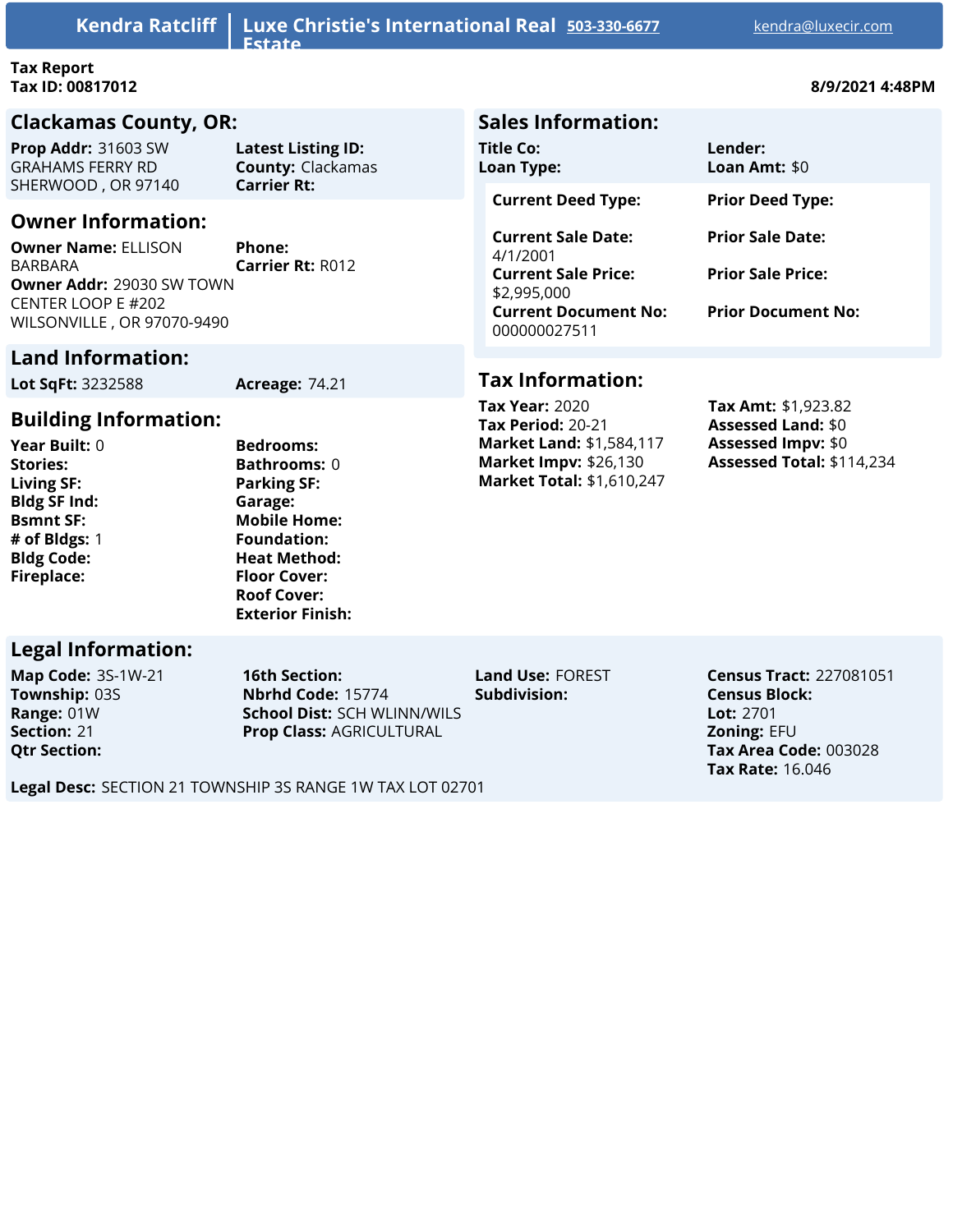| <b>Kendra Ratcliff</b>                                                                                                                                                                                         | Luxe Christie's International Real 503-330-6677<br><b>Estate</b>                                                |                                                                                | kendra@luxecir.com        |
|----------------------------------------------------------------------------------------------------------------------------------------------------------------------------------------------------------------|-----------------------------------------------------------------------------------------------------------------|--------------------------------------------------------------------------------|---------------------------|
| <b>Tax Report</b><br>Tax ID: 00817021                                                                                                                                                                          |                                                                                                                 |                                                                                | 8/9/2021 4:48PM           |
| <b>Clackamas County, OR:</b>                                                                                                                                                                                   |                                                                                                                 | <b>Sales Information:</b>                                                      |                           |
| <b>Prop Addr:</b><br>OR.                                                                                                                                                                                       | Latest Listing ID: 21109511<br><b>County: Clackamas</b>                                                         | Title Co:<br><b>Loan Type:</b>                                                 | Lender:<br>Loan Amt: $$0$ |
| <b>Carrier Rt:</b><br><b>Owner Information:</b><br><b>Owner Name: ELLISON</b><br>Phone:<br><b>Carrier Rt: R012</b><br>BARBARA<br>Owner Addr: 29030 SW TOWN<br>CENTER LOOP E #202<br>WILSONVILLE, OR 97070-9490 | <b>Current Deed Type:</b><br><b>Current Sale Date:</b><br>4/1/2001<br><b>Current Sale Price:</b><br>\$2,995,000 | <b>Prior Deed Type:</b><br><b>Prior Sale Date:</b><br><b>Prior Sale Price:</b> |                           |
|                                                                                                                                                                                                                |                                                                                                                 | <b>Current Document No:</b><br>000000027511                                    | <b>Prior Document No:</b> |
| <b>Land Information:</b>                                                                                                                                                                                       |                                                                                                                 |                                                                                |                           |
| $I$ ot SaFt: 1055894                                                                                                                                                                                           | $\Delta$ rreage: $24.24$                                                                                        | <b>Tax Information:</b>                                                        |                           |

**Lot SqFt:** 1055894 **Acreage:** 24.24

## **Building Information:**

**Year Built:** 0 **Stories: Living SF: Bldg SF Ind: Bsmnt SF: # of Bldgs:** 1 **Bldg Code: Fireplace:**

**Bedrooms: Bathrooms:** 0 **Parking SF: Garage: Mobile Home: Foundation: Heat Method: Floor Cover: Roof Cover: Exterior Finish:**

#### **Legal Information:**

**Map Code:** 3S-1W-21 **Township:** 03S **Range:** 01W **Section:** 21 **Qtr Section:**

**16th Section: Nbrhd Code:** 15764 **School Dist:** SCH WLINN/WILS **Prop Class:** AGRICULTURAL

**Land Use:** FARMS **Subdivision:**

**Tax Year:** 2020 **Tax Period:** 20-21

**Market Land:** \$1,414,301 **Market Impv:** \$10,460 **Market Total:** \$1,424,761

> **Census Tract:** 227081051 **Census Block: Lot:** 2702 **Zoning:** EFU **Tax Area Code:** 003028 **Tax Rate:** 16.046

**Tax Amt:** \$536.46 **Assessed Land:** \$0 **Assessed Impv:** \$0 **Assessed Total:** \$31,854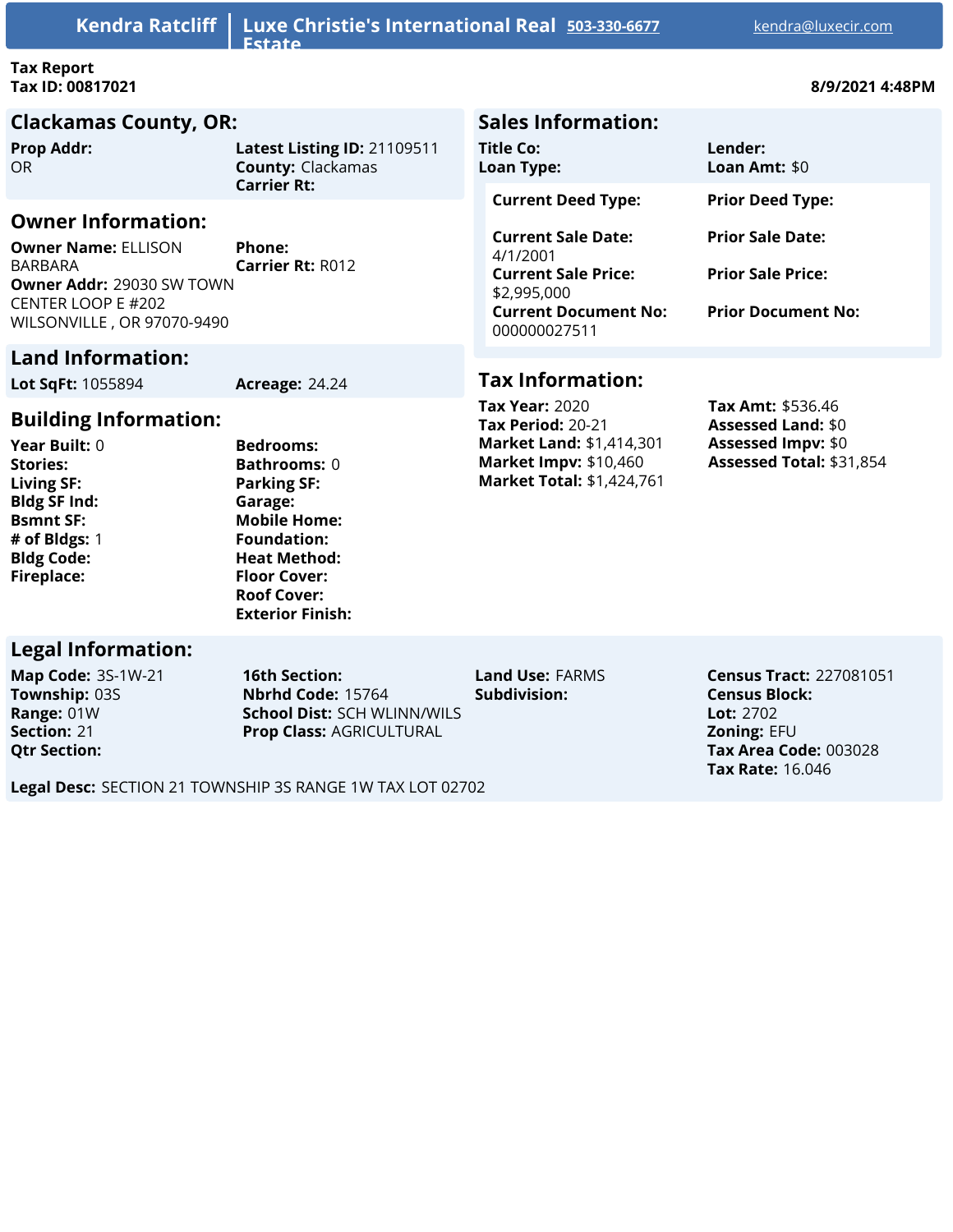**Kendra Ratcliff Luxe Christie's International Real Estate**

#### **Tax Report Tax ID: 00832709 8/9/2021 4:48PM**

#### **Clackamas County, OR:**

**Prop Addr:** 14160 SW WILSONVILLE RD WILSONVILLE , OR 97070-9560 **Carrier Rt:** R008 **Latest Listing ID:** 21109511 **County:** Clackamas

## **Owner Information:**

**Owner Name:** ELLISON BARBARA **Owner Addr:** 29030 SW TOWN CENTER LOOP E #202 WILSONVILLE , OR 97070-9490 **Phone:**

# **Carrier Rt:** R012

## **Land Information:**

**Lot SqFt:** 1420056 **Acreage:** 32.6

**Building Information:**

**Year Built:** 1966 **Stories:** 1 **Living SF:** 2553 **Bldg SF Ind:** LIVING **Bsmnt SF: # of Bldgs:** 1 **Bldg Code:** SINGLE FAMILY **Fireplace:** 1

**Bedrooms:** 3 **Bathrooms:** 2.1 **Parking SF: Garage:** 001 **Mobile Home: Foundation:** CONCRETE **Heat Method:** PACKAGE **Floor Cover: Roof Cover:** WOOD SHAKE/SHINGLE **Exterior Finish:** CLAPBOARD

## **Legal Information:**

**Map Code:** 3S-1W-28 **Township:** 03S **Range:** 01W **Section:** 28 **Qtr Section:**

**16th Section: Nbrhd Code:** 15764 **School Dist:** SCH WLINN/WILS **Prop Class:** AGRICULTURAL

**Land Use:** FARMS

**Census Tract:** 227081051 **Census Block: Lot:** 400 **Zoning:** EFU **Tax Area Code:** 003028 **Tax Rate:** 16.046

**Subdivision:**

**Legal Desc:** SECTION 28 TOWNSHIP 3S RANGE 1W TAX LOT 00400

## **Sales Information:**

| <b>Title Co:</b> TICOR TITLE<br>INSURANCE CO.<br>Loan Type: | Lender:<br>Loan Amt: \$0  |
|-------------------------------------------------------------|---------------------------|
| <b>Current Deed Type:</b>                                   | <b>Prior Deed Type:</b>   |
| <b>Current Sale Date:</b><br>4/1/2001                       | <b>Prior Sale Date:</b>   |
| <b>Current Sale Price:</b><br>\$2,995,000                   | <b>Prior Sale Price:</b>  |
| <b>Current Document No:</b><br>000000027511                 | <b>Prior Document No:</b> |

## **Tax Information:**

**Tax Year:** 2020 **Tax Period:** 20-21 **Market Land:** \$1,369,102 **Market Impv:** \$539,550 **Market Total:** \$1,908,652

**Tax Amt:** \$8,899.29 **Assessed Land:** \$0 **Assessed Impv:** \$0 **Assessed Total:** \$528,430